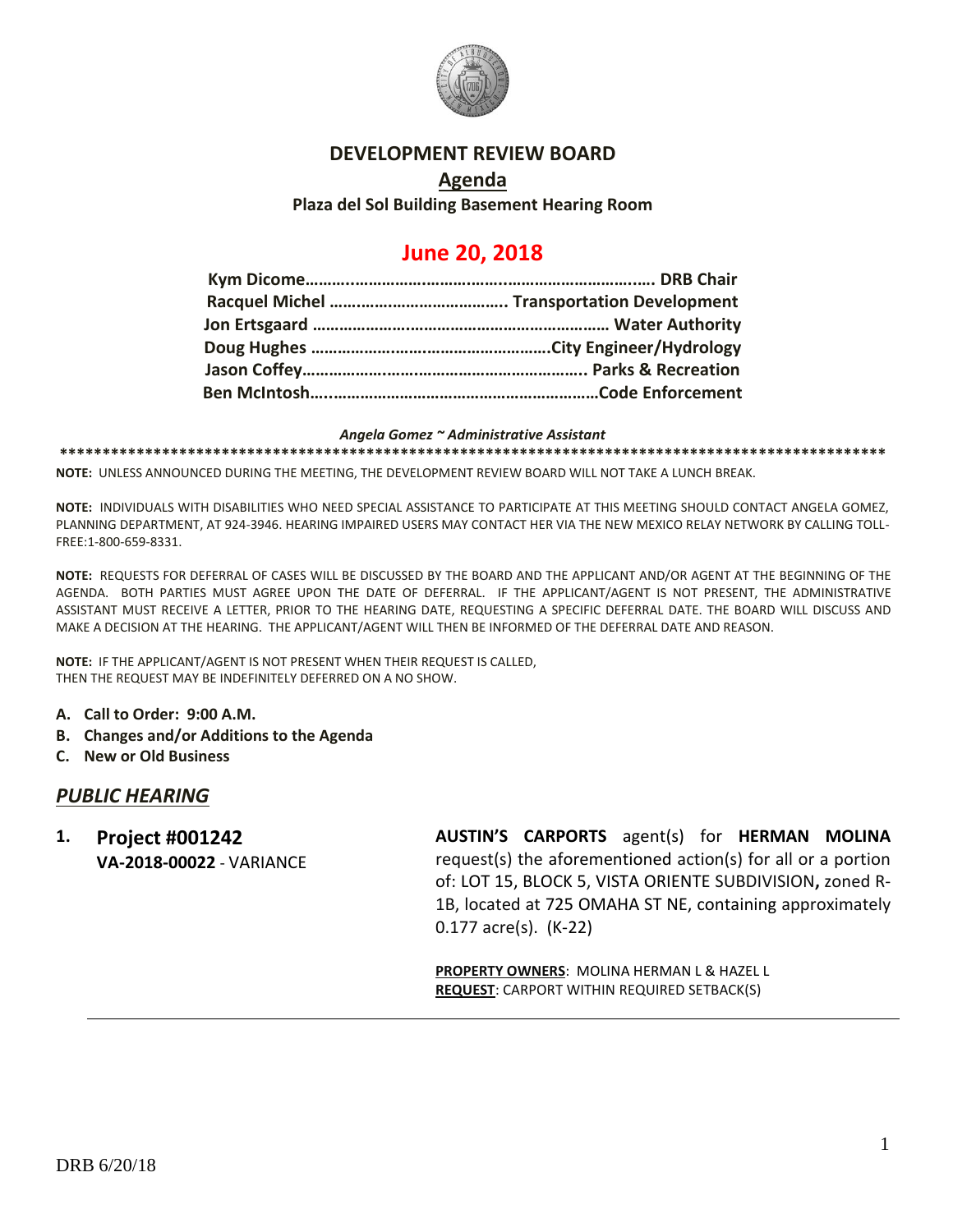**2**.

**Project #1006864 18DRB-70155** MAJOR - PRELIMINARY PLAT APPROVAL **18DRB-70156** SIDEWALK VARIANCE **\*18DRB-70157** SIDEWALK WAIVER *(WITHDRAWN)* **18DRB-70158** SUBDN DESIGN VARIANCE FROM MIN DPM STDS **18DRB-70159** MINOR - TEMP DEFR SWDK CONST

**BOHANNAN HUSTON INC** agent(s) for **PULTE DEVELOPMENT OF NEW MEXICO, INC** request(s) the aforementioned action(s) for all or a portion of: Tract(s) N-2-B-1, N-2-B-2, N-2-C-1, WATERSHED SUBDIVISION**,** zoned PC (SU-2 FOR PDA), located on MIREHAVEN PARKWAY between BEAR LAKE WAY and MIREHAVEN PARKWAY containing approximately 61.84 acre(s). (H-8) ) *[deferred from 6/6/18]*

### **3. Project #1003445 18DRB-70061** - MAJOR – SITE DEVELOPMENT PLAN for BUILDING PERMIT

**MULLEN HELLER ARCHITECTURE** agent(s) for **HIGHBURY PROPERTIES, LLC** request(s) the above action(s) for all or a portion of Tract G, FOUNTAIN HILLS PLAZA SUBD**,** zoned NR-C (SU-1 FOR PDA TO INCLUDE C-3 USES), located at 4011 PASEO DEL NORTE NW containing approximately .95 acre(s). (C-12) *[Deferred from 3/14/18, 4/25/18, 5/9/18, 5/16/18, 6/13/18]*

## *MINOR CASES*

| 4. | Project #001241 (1011223)<br>SD-2018-00022 - FINAL PLAT                               | <b>ISAACSON &amp; ARFMAN, PA agent(s) for LAS VENTANAS NM,</b><br><b>INC.</b> request(s) the aforementioned action(s) for all or a<br>portion of LOTS 18 & 19 ALVARADO GARDENS UNIT 1,<br>ALVARADO GARDENS SUBDIVISION, zoned R-A, located on<br>2240 CAMPBELL RD NW, Albuquerque, NM between<br>CAMPBELL COURT NW and GRIEGOS DRAIN containing<br>approximately 2.081 acre(s). (G-13)<br><b>PROPERTY OWNERS: LAS VENTANAS NM, INC.</b> |
|----|---------------------------------------------------------------------------------------|-----------------------------------------------------------------------------------------------------------------------------------------------------------------------------------------------------------------------------------------------------------------------------------------------------------------------------------------------------------------------------------------------------------------------------------------|
|    |                                                                                       | <b>REQUEST: EXISTING 2 LOTS TO PROPOSED 7</b>                                                                                                                                                                                                                                                                                                                                                                                           |
|    |                                                                                       |                                                                                                                                                                                                                                                                                                                                                                                                                                         |
| 5. | Project #001243 (1011569)<br>SD-2018-00023 - MINOR -PRELIMINARY/<br><b>FINAL PLAT</b> | ARCH + PLAN LAND USE CONSULTANTS agent(s) for KEITH<br><b>KUSHNER</b> request(s) the aforementioned action(s) for all or<br>a portion of LOTS 1, 2 & 16 & THE NW'LY 25FT OF LOT 3 &<br>NW'LY 25FT OF LOT 15 BLK 25, PARKLAND HILLS ADDN,<br>zoned R-1D, located AT 808 LAUREL CIR SE, Albuquerque,<br>NM between MORNINGSIDE DR. SE and SIERRA DR. SE,<br>containing approximately .61 acre(s). (L-17)                                  |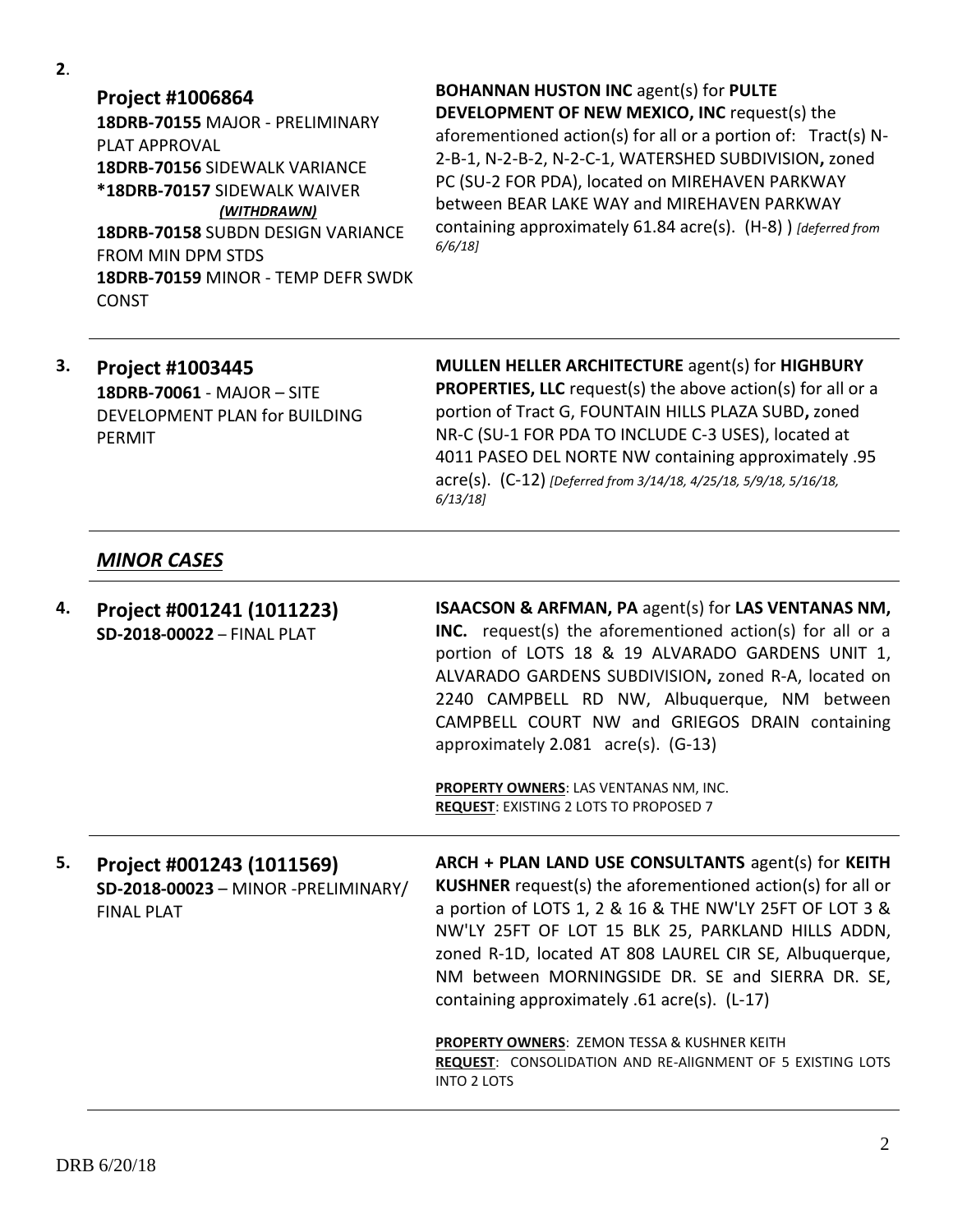| 6. | Project #001245 (1006864))<br>VA-2018-00023 (13DRB-70715) -<br><b>EXTENSION OF SIA</b> | <b>BOHANNAN HUSTON agent(s) for PULTE DEVELOPMENT</b><br>OF NEW MEXICO, INC request(s) the aforementioned<br>action(s) for all or a portion of REPLAT OF TRACT N-2-E OF<br>WATERSHED SUBDIVISION (KNOWN AS PULTE @<br>MIREHAVEN PHASE 1), zoned PC, located on MIREHAVEN<br>PARKWAY NW between MIREHAVEN PARKWAY NW and<br>TIERRA PINTADA NW containing approximately 37.465<br>$\arccos(5)$ . (H-8)<br><b>PROPERTY OWNERS: PULTE HOMES</b><br><b>REQUEST:</b><br>EXTENSION OF SIA FOR TEMPORARY DEFERRAL OF<br>SIDEWALK CONSTRUCTION |
|----|----------------------------------------------------------------------------------------|---------------------------------------------------------------------------------------------------------------------------------------------------------------------------------------------------------------------------------------------------------------------------------------------------------------------------------------------------------------------------------------------------------------------------------------------------------------------------------------------------------------------------------------|
| 7. | Project #001246 (1006864)<br>VA-2018-00024 (13DRB-70809)-<br><b>EXTENSION OF SIA</b>   | <b>BOHANNAN HUSTON agent(s) for PULTE DEVELOPMENT</b><br>OF NEW MEXICO, INC request(s) the aforementioned<br>action(s) for all or a portion of REPLAT OF TRACTS N-2-A &<br>N-2-F OF WATERSHED SUBDIVISION, (KNOWN AS DEL<br>WEBB @ MIREHAVEN), zoned PC, located on MIREHAVEN<br>PARKWAY NW south of MIREHAVEN ARROYO containing<br>approximately 91.368 acre(s). (H-8)<br>PROPERTY OWNERS: PULTE HOMES<br><b>REQUEST:</b><br>EXTENSION OF SIA FOR TEMPORARY DEFERRAL OF<br>SIDEWALK CONSTRUCTION                                     |
| 8. | Project #001247 (1011599)<br>SD-2018-00025 - MINOR -<br>PRELIMINARY/FINAL PLAT         | RIO GRANDE ENGINEERING agent(s) for JOHN PEARSON<br>request(s) the aforementioned action(s) for all or a portion<br>of: S 100 FT OF LOT 8 ALVARADO GARDENS ADDN UNIT 1<br>LOT 8, ALVARADO GARDENS SUBDIVISION, zoned R-A,<br>located at 3010 RIO GRANDE BLVD NW, Albuquerque, NM<br>between CANDELARIA RD NW and CAMPBELL RD NW<br>containing approximately 1.24 acre(s). (G-13)<br><b>PROPERTY OWNERS: PEARSON JOHN D</b><br>REQUEST: SUBDIVIDING 1 EXISTING LOT TO 2 LOTS                                                           |
| 9. | Project #001251 (1008656)<br>SD-2018-00026 - FINAL PLAT                                | RIO GRANDE ENGINEERING agent(s) for ASHTON HOMES,<br>LLC request(s) the aforementioned action(s) for all or a<br>portion of TRACT B, ESTATES AT GLENDALE UNIT 2, zoned<br>PD (SU1-RD-5 DU/AC), located at 8000 GLENDALE AV NE,<br>between WYOMING BLVD NE and BARSTOW ST NE<br>containing approximately 1.7 acre(s). (B-19)<br>PROPERTY OWNERS: ASHTON HOMES LLCC/O SCHMILLE<br>REQUEST: SUBDIVIDING EXISTING TRACT INTO 7 LOTS - PRELIMINARY<br>PLAT APPROVED 2/7/2018                                                               |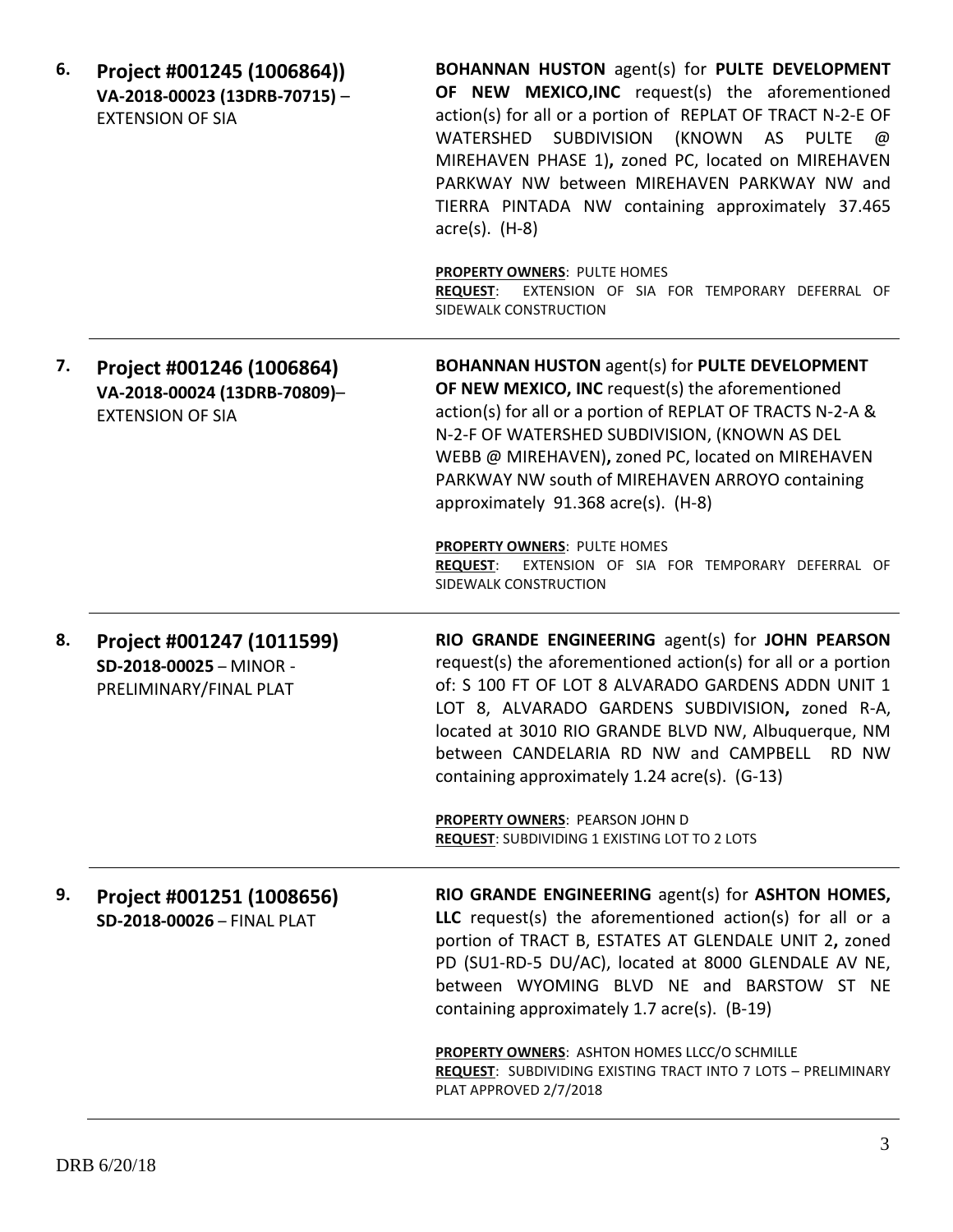| 10. |                                                                                                                                                         |                                                                                                                                                                                                                                                                                                                                                                                                                                                                                                                                                                                                                                                                    |
|-----|---------------------------------------------------------------------------------------------------------------------------------------------------------|--------------------------------------------------------------------------------------------------------------------------------------------------------------------------------------------------------------------------------------------------------------------------------------------------------------------------------------------------------------------------------------------------------------------------------------------------------------------------------------------------------------------------------------------------------------------------------------------------------------------------------------------------------------------|
|     | <b>Project #1007489</b><br>18DRB-70125 - VACATION OF PRIVATE<br><b>EASEMENT</b><br>18DRB-70126 MINOR - PRELIMINARY/<br><b>FINAL PLAT</b>                | ISAACSON AND ARFMAN PA agent(s) for YES HOUSING,<br><b>INC</b> request(s) the aforementioned action(s) for all or a<br>portion of: Tract(s) B1, WEST ROUTE 66 ADDITION II,<br>zoned MX-M (C-2), located on CENTRAL AVE NW and<br>UNSER BLVD NW containing approximately 6.2218 acre(s).<br>(K-10) [deferred from 4/25/18, 5/16/18, 5/23/18, 6/6/18]                                                                                                                                                                                                                                                                                                                |
| 11. | Project #001183 (1004000)<br>SI-2018-00031 - SITE DEVELOPMENT<br>PLAN FOR BUILDING PERMIT<br>AMENDMENT                                                  | TIERRA WEST, LLC agent(s) for PARADISE HILLS HOLDING<br><b>COMPANY INC. C/O MCLAUGHLIN MICHAEL request(s) the</b><br>aforementioned action(s) for all or a portion of TR A-1 PLAT<br>FOR TR A-1 ALBUQUERUE WEST UNIT 2 (BEING A REPLAT<br>OF TR A UNIT 2 ALBUQUERQUE WEST UNIT ONE & A<br>PORTION OF LOT 3 BLK 'E' ALBUQUERQUE WEST) AC LOT<br>A1, ALBUQUERQUE WEST UNIT 2, zoned NR-C, located at<br>4550 PARADISE BLVD NW, Albuquerque, NM containing<br>approximately 3.4816 acre(s). (C-13) [deferred from6/6/18]<br>PROPERTY OWNERS: PARADISE HILLS HOLDING COMPANY INC.<br><b>REQUEST: AMENDING AN EPC APPROVED SITE PLAN FOR A CHARTER</b><br><b>SCHOOL</b> |
| 12. | <b>Project #1011363</b><br>18DRB-70055 - FINAL SIGN OFF OF EPC<br>APPROVED SITE DEVELOPEMNT PLAN FOR<br><b>BUILDING PERMIT (ePlan)</b><br>(17EPC-40042) | <b>MURPHY OIL USA INC</b> request(s) the above action(s) for all<br>or a portion of TRACT C-2, SEVEN BAR RANCH, zoned NR-<br>BP (SU-1 for IP Uses), located on 3751 HWY 528 NW<br>between HWY 528 NW and THE AMERICAN RD NW<br>containing approximately 1.25 acre(s). (A-14) [Deferred from<br>2/14/18, 3/14/18]                                                                                                                                                                                                                                                                                                                                                   |
|     | 13. Project #001178 (1011523)<br>SD-2018-00011 - PRELIMINARY/<br><b>FINAL PLAT</b>                                                                      | <b>CARTESIAN SURVEYS INC. agent(s) for MARK HAMMOND</b><br>request(s) the above action(s) for all or a portion of: LOT A<br>PLAT OF LOTS A, B & C, FRIEDMAN SUBDIVISION, zoned NR-<br>LM, located at 4701 LINCOLN RD NE, containing<br>approximately 6.313 acre(s). (F-17) [deferred from6/6/18]<br><b>PROPERTY OWNERS: 1&amp; J INVESTMENTS LLC</b><br><b>REQUEST: SUBDIVIDE EXISTING LOT INTO 2 LOTS</b>                                                                                                                                                                                                                                                         |